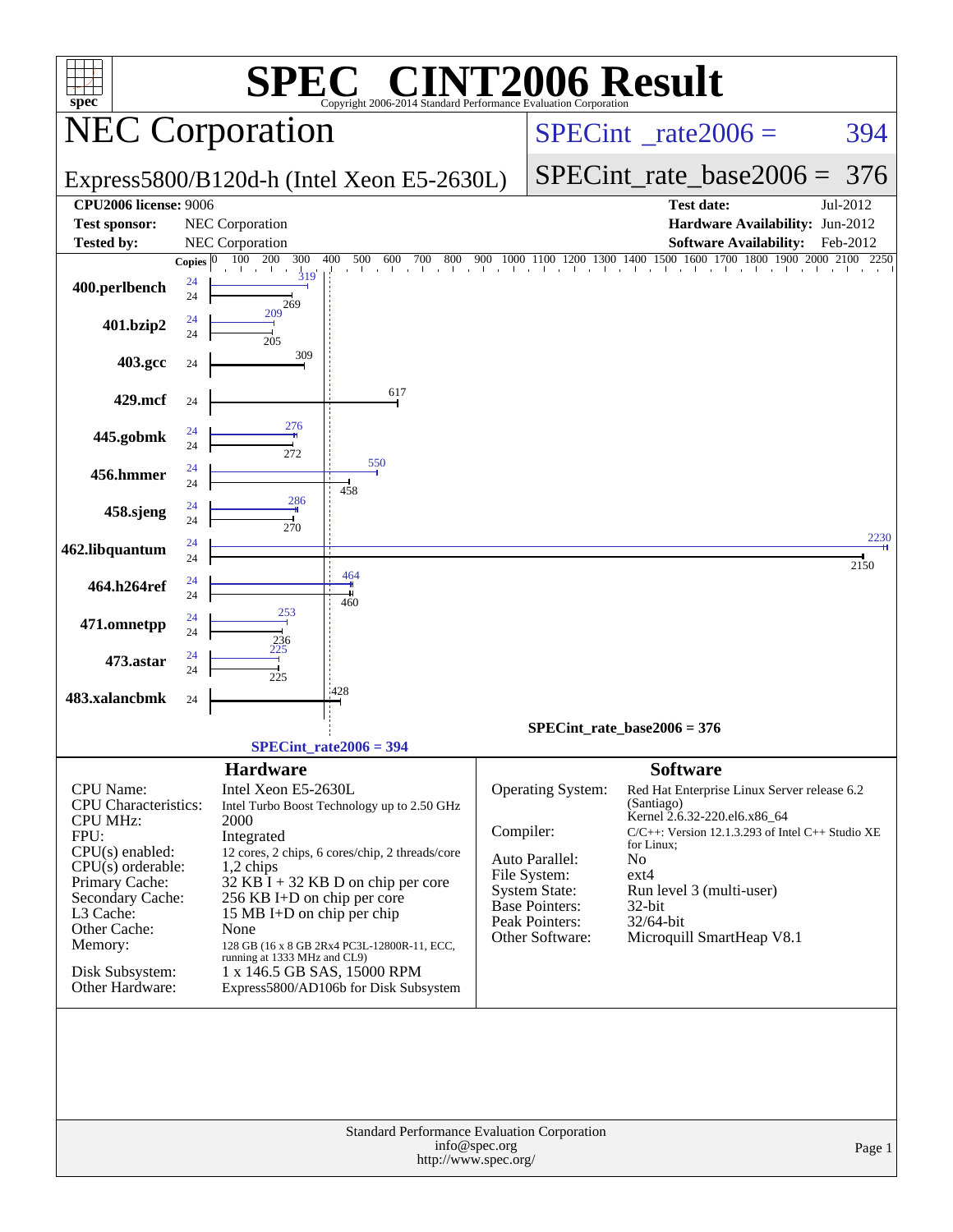

# NEC Corporation

SPECint rate $2006 = 394$ 

Express5800/B120d-h (Intel Xeon E5-2630L)

[SPECint\\_rate\\_base2006 =](http://www.spec.org/auto/cpu2006/Docs/result-fields.html#SPECintratebase2006) 376

**[CPU2006 license:](http://www.spec.org/auto/cpu2006/Docs/result-fields.html#CPU2006license)** 9006 **[Test date:](http://www.spec.org/auto/cpu2006/Docs/result-fields.html#Testdate)** Jul-2012 **[Test sponsor:](http://www.spec.org/auto/cpu2006/Docs/result-fields.html#Testsponsor)** NEC Corporation **[Hardware Availability:](http://www.spec.org/auto/cpu2006/Docs/result-fields.html#HardwareAvailability)** Jun-2012 **[Tested by:](http://www.spec.org/auto/cpu2006/Docs/result-fields.html#Testedby)** NEC Corporation **[Software Availability:](http://www.spec.org/auto/cpu2006/Docs/result-fields.html#SoftwareAvailability)** Feb-2012

#### **[Results Table](http://www.spec.org/auto/cpu2006/Docs/result-fields.html#ResultsTable)**

|                                                                                                          | <b>Base</b>   |                |       |                |       |                |                  | <b>Peak</b>   |                |              |                |              |                |              |
|----------------------------------------------------------------------------------------------------------|---------------|----------------|-------|----------------|-------|----------------|------------------|---------------|----------------|--------------|----------------|--------------|----------------|--------------|
| <b>Benchmark</b>                                                                                         | <b>Copies</b> | <b>Seconds</b> | Ratio | <b>Seconds</b> | Ratio | <b>Seconds</b> | Ratio            | <b>Copies</b> | <b>Seconds</b> | <b>Ratio</b> | <b>Seconds</b> | <b>Ratio</b> | <b>Seconds</b> | <b>Ratio</b> |
| 400.perlbench                                                                                            | 24            | 871            | 269   | 872            | 269   | 872            | 269 <sub>1</sub> | 24            | 734            | 319          | 735            | 319          | 732            | 320          |
| 401.bzip2                                                                                                | 24            | 1131           | 205   | 1130           | 205   | 1135           | 204              | 24            | 1109           | 209          | 1108           | 209          | 1110           | 209          |
| $403.\mathrm{gcc}$                                                                                       | 24            | 624            | 309   | 624            | 310   | 626            | 309 <sub>l</sub> | 24            | 624            | 309          | 624            | 310          | 626            | 309          |
| $429$ .mcf                                                                                               | 24            | 355            | 617   | 355            | 617   | 354            | 618              | 24            | 355            | 617          | 355            | 617          | 354            | 618          |
| $445$ .gobmk                                                                                             | 24            | 926            | 272   | 927            | 272   | 928            | 271              | 24            | 915            | 275          | 885            | 284          | 912            | 276          |
| 456.hmmer                                                                                                | 24            | 491            | 456   | 489            | 458   | 489            | 458              | 24            | 407            | 551          | 407            | 550          | 408            | 548          |
| $458$ .sjeng                                                                                             | 24            | 1063           | 273   | 1074           | 270   | 1074           | <b>270</b>       | 24            | 1035           | 280          | 1006           | 289          | 1015           | 286          |
| 462.libquantum                                                                                           | 24            | 231            | 2150  | 231            | 2150  | 231            | 2150             | 24            | 223            | 2230         | 223            | 2230         | 224            | 2220         |
| 464.h264ref                                                                                              | 24            | 1158           | 459   | 1154           | 460   | 1133           | 469              | 24            | 1145           | 464          | 1133           | 469          | 1148           | 463          |
| 471.omnetpp                                                                                              | 24            | 637            | 236   | 636            | 236   | 636            | <b>236</b>       | 24            | 593            | 253          | 592            | 253          | 593            | 253          |
| 473.astar                                                                                                | 24            | 752            | 224   | 747            | 225   | 750            | 225              | 24            | 749            | 225          | 744            | 226          | 750            | 225          |
| 483.xalancbmk                                                                                            | 24            | 387            | 428   | 387            | 428   | 387            | 428              | 24            | 387            | 428          | 387            | 428          | 387            | 428          |
| Results appear in the order in which they were run. Bold underlined text indicates a median measurement. |               |                |       |                |       |                |                  |               |                |              |                |              |                |              |

#### **[Submit Notes](http://www.spec.org/auto/cpu2006/Docs/result-fields.html#SubmitNotes)**

 The numactl mechanism was used to bind copies to processors. The config file option 'submit' was used to generate numactl commands to bind each copy to a specific processor. For details, please see the config file.

#### **[Operating System Notes](http://www.spec.org/auto/cpu2006/Docs/result-fields.html#OperatingSystemNotes)**

Stack size set to unlimited using "ulimit -s unlimited"

#### **[Platform Notes](http://www.spec.org/auto/cpu2006/Docs/result-fields.html#PlatformNotes)**

 BIOS Settings: Energy Performance: Performance

#### **[General Notes](http://www.spec.org/auto/cpu2006/Docs/result-fields.html#GeneralNotes)**

Environment variables set by runspec before the start of the run: LD\_LIBRARY\_PATH = "/home/cpu2006/libs/32:/home/cpu2006/libs/64"

 Added glibc-static-2.12-1.47.el6.x86\_64.rpm to enable static linking

 Transparent Huge Pages enabled with: echo always > /sys/kernel/mm/redhat\_transparent\_hugepage/enabled Filesystem page cache cleared with: echo 1> /proc/sys/vm/drop\_caches runspec command invoked through numactl i.e.:

Continued on next page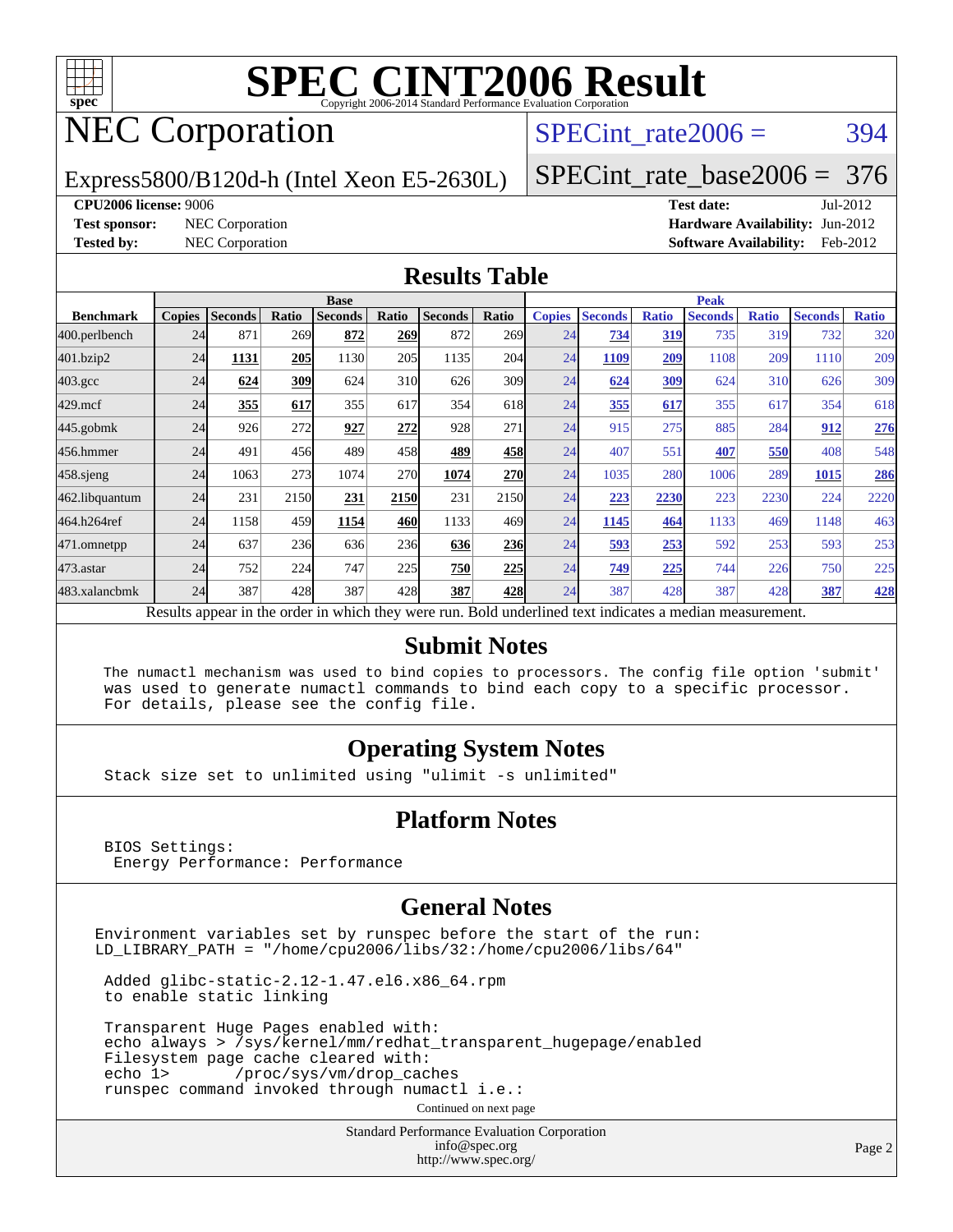

# NEC Corporation

SPECint rate $2006 = 394$ 

[SPECint\\_rate\\_base2006 =](http://www.spec.org/auto/cpu2006/Docs/result-fields.html#SPECintratebase2006) 376

Express5800/B120d-h (Intel Xeon E5-2630L)

**[Tested by:](http://www.spec.org/auto/cpu2006/Docs/result-fields.html#Testedby)** NEC Corporation **[Software Availability:](http://www.spec.org/auto/cpu2006/Docs/result-fields.html#SoftwareAvailability)** Feb-2012

**[CPU2006 license:](http://www.spec.org/auto/cpu2006/Docs/result-fields.html#CPU2006license)** 9006 **[Test date:](http://www.spec.org/auto/cpu2006/Docs/result-fields.html#Testdate)** Jul-2012 **[Test sponsor:](http://www.spec.org/auto/cpu2006/Docs/result-fields.html#Testsponsor)** NEC Corporation **NEC Corporation [Hardware Availability:](http://www.spec.org/auto/cpu2006/Docs/result-fields.html#HardwareAvailability)** Jun-2012

#### **[General Notes \(Continued\)](http://www.spec.org/auto/cpu2006/Docs/result-fields.html#GeneralNotes)**

numactl --interleave=all runspec <etc>

### **[Base Compiler Invocation](http://www.spec.org/auto/cpu2006/Docs/result-fields.html#BaseCompilerInvocation)**

[C benchmarks](http://www.spec.org/auto/cpu2006/Docs/result-fields.html#Cbenchmarks): [icc -m32](http://www.spec.org/cpu2006/results/res2012q3/cpu2006-20120712-23659.flags.html#user_CCbase_intel_icc_5ff4a39e364c98233615fdd38438c6f2)

[C++ benchmarks:](http://www.spec.org/auto/cpu2006/Docs/result-fields.html#CXXbenchmarks) [icpc -m32](http://www.spec.org/cpu2006/results/res2012q3/cpu2006-20120712-23659.flags.html#user_CXXbase_intel_icpc_4e5a5ef1a53fd332b3c49e69c3330699)

**[Base Portability Flags](http://www.spec.org/auto/cpu2006/Docs/result-fields.html#BasePortabilityFlags)**

 400.perlbench: [-DSPEC\\_CPU\\_LINUX\\_IA32](http://www.spec.org/cpu2006/results/res2012q3/cpu2006-20120712-23659.flags.html#b400.perlbench_baseCPORTABILITY_DSPEC_CPU_LINUX_IA32) 462.libquantum: [-DSPEC\\_CPU\\_LINUX](http://www.spec.org/cpu2006/results/res2012q3/cpu2006-20120712-23659.flags.html#b462.libquantum_baseCPORTABILITY_DSPEC_CPU_LINUX) 483.xalancbmk: [-DSPEC\\_CPU\\_LINUX](http://www.spec.org/cpu2006/results/res2012q3/cpu2006-20120712-23659.flags.html#b483.xalancbmk_baseCXXPORTABILITY_DSPEC_CPU_LINUX)

### **[Base Optimization Flags](http://www.spec.org/auto/cpu2006/Docs/result-fields.html#BaseOptimizationFlags)**

[C benchmarks](http://www.spec.org/auto/cpu2006/Docs/result-fields.html#Cbenchmarks):

[-xSSE4.2](http://www.spec.org/cpu2006/results/res2012q3/cpu2006-20120712-23659.flags.html#user_CCbase_f-xSSE42_f91528193cf0b216347adb8b939d4107) [-ipo](http://www.spec.org/cpu2006/results/res2012q3/cpu2006-20120712-23659.flags.html#user_CCbase_f-ipo) [-O3](http://www.spec.org/cpu2006/results/res2012q3/cpu2006-20120712-23659.flags.html#user_CCbase_f-O3) [-no-prec-div](http://www.spec.org/cpu2006/results/res2012q3/cpu2006-20120712-23659.flags.html#user_CCbase_f-no-prec-div) [-opt-prefetch](http://www.spec.org/cpu2006/results/res2012q3/cpu2006-20120712-23659.flags.html#user_CCbase_f-opt-prefetch) [-opt-mem-layout-trans=3](http://www.spec.org/cpu2006/results/res2012q3/cpu2006-20120712-23659.flags.html#user_CCbase_f-opt-mem-layout-trans_a7b82ad4bd7abf52556d4961a2ae94d5)

[C++ benchmarks:](http://www.spec.org/auto/cpu2006/Docs/result-fields.html#CXXbenchmarks)

[-xSSE4.2](http://www.spec.org/cpu2006/results/res2012q3/cpu2006-20120712-23659.flags.html#user_CXXbase_f-xSSE42_f91528193cf0b216347adb8b939d4107) [-ipo](http://www.spec.org/cpu2006/results/res2012q3/cpu2006-20120712-23659.flags.html#user_CXXbase_f-ipo) [-O3](http://www.spec.org/cpu2006/results/res2012q3/cpu2006-20120712-23659.flags.html#user_CXXbase_f-O3) [-no-prec-div](http://www.spec.org/cpu2006/results/res2012q3/cpu2006-20120712-23659.flags.html#user_CXXbase_f-no-prec-div) [-opt-prefetch](http://www.spec.org/cpu2006/results/res2012q3/cpu2006-20120712-23659.flags.html#user_CXXbase_f-opt-prefetch) [-opt-mem-layout-trans=3](http://www.spec.org/cpu2006/results/res2012q3/cpu2006-20120712-23659.flags.html#user_CXXbase_f-opt-mem-layout-trans_a7b82ad4bd7abf52556d4961a2ae94d5) [-Wl,-z,muldefs](http://www.spec.org/cpu2006/results/res2012q3/cpu2006-20120712-23659.flags.html#user_CXXbase_link_force_multiple1_74079c344b956b9658436fd1b6dd3a8a) [-L/opt/SmartHeap\\_8.1/lib -lsmartheap](http://www.spec.org/cpu2006/results/res2012q3/cpu2006-20120712-23659.flags.html#user_CXXbase_SmartHeap_d5ba4dfc9de25d3c657c7de7476e66c5)

#### **[Base Other Flags](http://www.spec.org/auto/cpu2006/Docs/result-fields.html#BaseOtherFlags)**

[C benchmarks](http://www.spec.org/auto/cpu2006/Docs/result-fields.html#Cbenchmarks):

403.gcc: [-Dalloca=\\_alloca](http://www.spec.org/cpu2006/results/res2012q3/cpu2006-20120712-23659.flags.html#b403.gcc_baseEXTRA_CFLAGS_Dalloca_be3056838c12de2578596ca5467af7f3)

#### **[Peak Compiler Invocation](http://www.spec.org/auto/cpu2006/Docs/result-fields.html#PeakCompilerInvocation)**

[C benchmarks \(except as noted below\)](http://www.spec.org/auto/cpu2006/Docs/result-fields.html#Cbenchmarksexceptasnotedbelow):

[icc -m32](http://www.spec.org/cpu2006/results/res2012q3/cpu2006-20120712-23659.flags.html#user_CCpeak_intel_icc_5ff4a39e364c98233615fdd38438c6f2)

400.perlbench: [icc -m64](http://www.spec.org/cpu2006/results/res2012q3/cpu2006-20120712-23659.flags.html#user_peakCCLD400_perlbench_intel_icc_64bit_bda6cc9af1fdbb0edc3795bac97ada53)

401.bzip2: [icc -m64](http://www.spec.org/cpu2006/results/res2012q3/cpu2006-20120712-23659.flags.html#user_peakCCLD401_bzip2_intel_icc_64bit_bda6cc9af1fdbb0edc3795bac97ada53)

456.hmmer: [icc -m64](http://www.spec.org/cpu2006/results/res2012q3/cpu2006-20120712-23659.flags.html#user_peakCCLD456_hmmer_intel_icc_64bit_bda6cc9af1fdbb0edc3795bac97ada53)

Continued on next page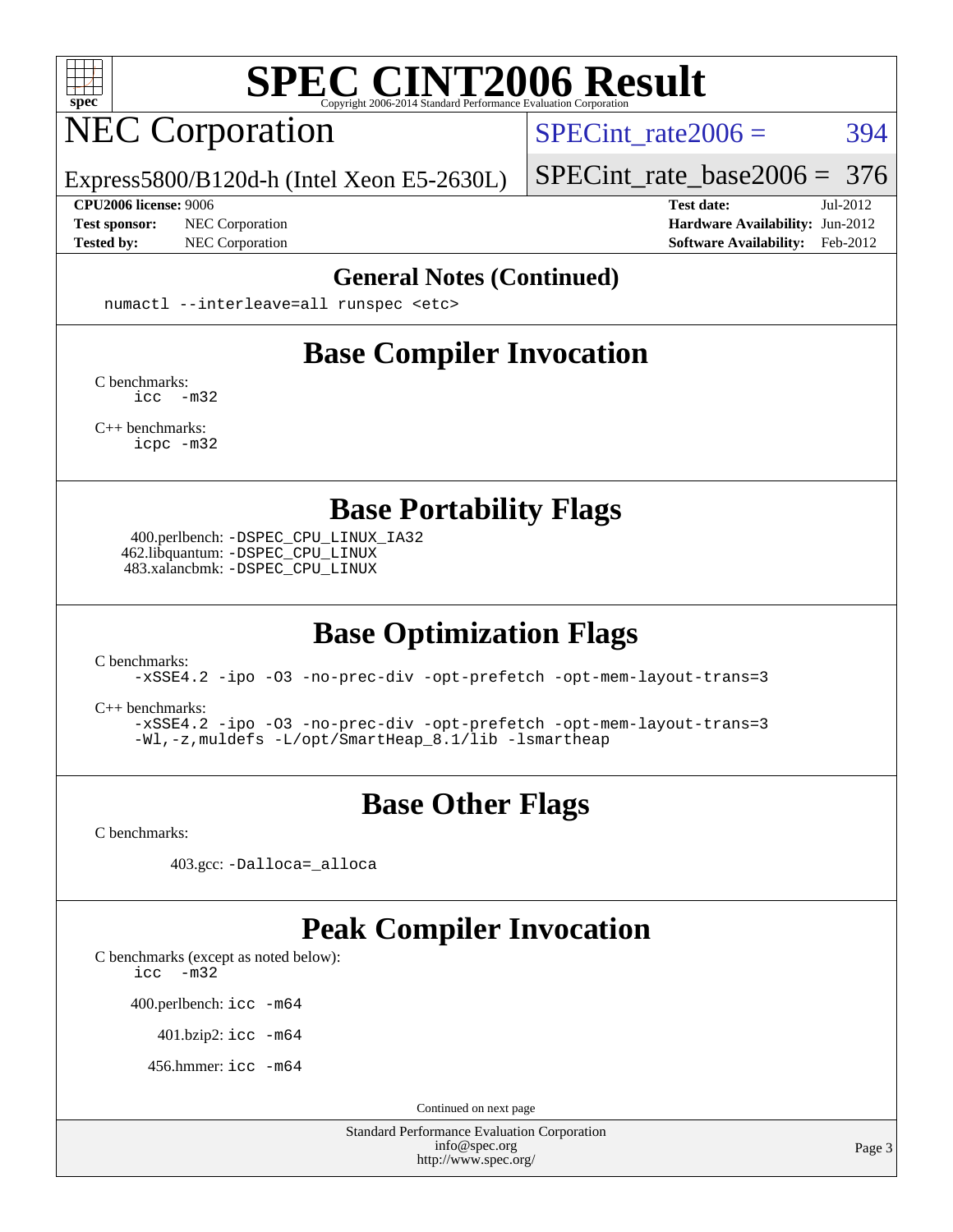

## NEC Corporation

SPECint rate $2006 = 394$ 

Express5800/B120d-h (Intel Xeon E5-2630L)

[SPECint\\_rate\\_base2006 =](http://www.spec.org/auto/cpu2006/Docs/result-fields.html#SPECintratebase2006) 376

**[CPU2006 license:](http://www.spec.org/auto/cpu2006/Docs/result-fields.html#CPU2006license)** 9006 **[Test date:](http://www.spec.org/auto/cpu2006/Docs/result-fields.html#Testdate)** Jul-2012 **[Test sponsor:](http://www.spec.org/auto/cpu2006/Docs/result-fields.html#Testsponsor)** NEC Corporation **NEC Corporation [Hardware Availability:](http://www.spec.org/auto/cpu2006/Docs/result-fields.html#HardwareAvailability)** Jun-2012 **[Tested by:](http://www.spec.org/auto/cpu2006/Docs/result-fields.html#Testedby)** NEC Corporation **[Software Availability:](http://www.spec.org/auto/cpu2006/Docs/result-fields.html#SoftwareAvailability)** Feb-2012

### **[Peak Compiler Invocation \(Continued\)](http://www.spec.org/auto/cpu2006/Docs/result-fields.html#PeakCompilerInvocation)**

458.sjeng: [icc -m64](http://www.spec.org/cpu2006/results/res2012q3/cpu2006-20120712-23659.flags.html#user_peakCCLD458_sjeng_intel_icc_64bit_bda6cc9af1fdbb0edc3795bac97ada53)

[C++ benchmarks:](http://www.spec.org/auto/cpu2006/Docs/result-fields.html#CXXbenchmarks)

[icpc -m32](http://www.spec.org/cpu2006/results/res2012q3/cpu2006-20120712-23659.flags.html#user_CXXpeak_intel_icpc_4e5a5ef1a53fd332b3c49e69c3330699)

**[Peak Portability Flags](http://www.spec.org/auto/cpu2006/Docs/result-fields.html#PeakPortabilityFlags)**

 400.perlbench: [-DSPEC\\_CPU\\_LP64](http://www.spec.org/cpu2006/results/res2012q3/cpu2006-20120712-23659.flags.html#b400.perlbench_peakCPORTABILITY_DSPEC_CPU_LP64) [-DSPEC\\_CPU\\_LINUX\\_X64](http://www.spec.org/cpu2006/results/res2012q3/cpu2006-20120712-23659.flags.html#b400.perlbench_peakCPORTABILITY_DSPEC_CPU_LINUX_X64) 401.bzip2: [-DSPEC\\_CPU\\_LP64](http://www.spec.org/cpu2006/results/res2012q3/cpu2006-20120712-23659.flags.html#suite_peakCPORTABILITY401_bzip2_DSPEC_CPU_LP64) 456.hmmer: [-DSPEC\\_CPU\\_LP64](http://www.spec.org/cpu2006/results/res2012q3/cpu2006-20120712-23659.flags.html#suite_peakCPORTABILITY456_hmmer_DSPEC_CPU_LP64) 458.sjeng: [-DSPEC\\_CPU\\_LP64](http://www.spec.org/cpu2006/results/res2012q3/cpu2006-20120712-23659.flags.html#suite_peakCPORTABILITY458_sjeng_DSPEC_CPU_LP64) 462.libquantum: [-DSPEC\\_CPU\\_LINUX](http://www.spec.org/cpu2006/results/res2012q3/cpu2006-20120712-23659.flags.html#b462.libquantum_peakCPORTABILITY_DSPEC_CPU_LINUX) 483.xalancbmk: [-DSPEC\\_CPU\\_LINUX](http://www.spec.org/cpu2006/results/res2012q3/cpu2006-20120712-23659.flags.html#b483.xalancbmk_peakCXXPORTABILITY_DSPEC_CPU_LINUX)

#### **[Peak Optimization Flags](http://www.spec.org/auto/cpu2006/Docs/result-fields.html#PeakOptimizationFlags)**

[C benchmarks](http://www.spec.org/auto/cpu2006/Docs/result-fields.html#Cbenchmarks):

 400.perlbench: [-xSSE4.2](http://www.spec.org/cpu2006/results/res2012q3/cpu2006-20120712-23659.flags.html#user_peakPASS2_CFLAGSPASS2_LDCFLAGS400_perlbench_f-xSSE42_f91528193cf0b216347adb8b939d4107)(pass 2) [-prof-gen](http://www.spec.org/cpu2006/results/res2012q3/cpu2006-20120712-23659.flags.html#user_peakPASS1_CFLAGSPASS1_LDCFLAGS400_perlbench_prof_gen_e43856698f6ca7b7e442dfd80e94a8fc)(pass 1) [-ipo](http://www.spec.org/cpu2006/results/res2012q3/cpu2006-20120712-23659.flags.html#user_peakPASS2_CFLAGSPASS2_LDCFLAGS400_perlbench_f-ipo)(pass 2) [-O3](http://www.spec.org/cpu2006/results/res2012q3/cpu2006-20120712-23659.flags.html#user_peakPASS2_CFLAGSPASS2_LDCFLAGS400_perlbench_f-O3)(pass 2) [-no-prec-div](http://www.spec.org/cpu2006/results/res2012q3/cpu2006-20120712-23659.flags.html#user_peakPASS2_CFLAGSPASS2_LDCFLAGS400_perlbench_f-no-prec-div)(pass 2) [-prof-use](http://www.spec.org/cpu2006/results/res2012q3/cpu2006-20120712-23659.flags.html#user_peakPASS2_CFLAGSPASS2_LDCFLAGS400_perlbench_prof_use_bccf7792157ff70d64e32fe3e1250b55)(pass 2) [-auto-ilp32](http://www.spec.org/cpu2006/results/res2012q3/cpu2006-20120712-23659.flags.html#user_peakCOPTIMIZE400_perlbench_f-auto-ilp32) 401.bzip2: [-xSSE4.2](http://www.spec.org/cpu2006/results/res2012q3/cpu2006-20120712-23659.flags.html#user_peakPASS2_CFLAGSPASS2_LDCFLAGS401_bzip2_f-xSSE42_f91528193cf0b216347adb8b939d4107)(pass 2) [-prof-gen](http://www.spec.org/cpu2006/results/res2012q3/cpu2006-20120712-23659.flags.html#user_peakPASS1_CFLAGSPASS1_LDCFLAGS401_bzip2_prof_gen_e43856698f6ca7b7e442dfd80e94a8fc)(pass 1) [-ipo](http://www.spec.org/cpu2006/results/res2012q3/cpu2006-20120712-23659.flags.html#user_peakPASS2_CFLAGSPASS2_LDCFLAGS401_bzip2_f-ipo)(pass 2) [-O3](http://www.spec.org/cpu2006/results/res2012q3/cpu2006-20120712-23659.flags.html#user_peakPASS2_CFLAGSPASS2_LDCFLAGS401_bzip2_f-O3)(pass 2) [-no-prec-div](http://www.spec.org/cpu2006/results/res2012q3/cpu2006-20120712-23659.flags.html#user_peakPASS2_CFLAGSPASS2_LDCFLAGS401_bzip2_f-no-prec-div)(pass 2) [-prof-use](http://www.spec.org/cpu2006/results/res2012q3/cpu2006-20120712-23659.flags.html#user_peakPASS2_CFLAGSPASS2_LDCFLAGS401_bzip2_prof_use_bccf7792157ff70d64e32fe3e1250b55)(pass 2) [-opt-prefetch](http://www.spec.org/cpu2006/results/res2012q3/cpu2006-20120712-23659.flags.html#user_peakCOPTIMIZE401_bzip2_f-opt-prefetch) [-auto-ilp32](http://www.spec.org/cpu2006/results/res2012q3/cpu2006-20120712-23659.flags.html#user_peakCOPTIMIZE401_bzip2_f-auto-ilp32) [-ansi-alias](http://www.spec.org/cpu2006/results/res2012q3/cpu2006-20120712-23659.flags.html#user_peakCOPTIMIZE401_bzip2_f-ansi-alias)  $403.\text{gcc: basepeak}$  = yes  $429$ .mcf: basepeak = yes 445.gobmk: [-xAVX](http://www.spec.org/cpu2006/results/res2012q3/cpu2006-20120712-23659.flags.html#user_peakPASS2_CFLAGSPASS2_LDCFLAGS445_gobmk_f-xAVX)(pass 2) [-prof-gen](http://www.spec.org/cpu2006/results/res2012q3/cpu2006-20120712-23659.flags.html#user_peakPASS1_CFLAGSPASS1_LDCFLAGS445_gobmk_prof_gen_e43856698f6ca7b7e442dfd80e94a8fc)(pass 1) [-prof-use](http://www.spec.org/cpu2006/results/res2012q3/cpu2006-20120712-23659.flags.html#user_peakPASS2_CFLAGSPASS2_LDCFLAGS445_gobmk_prof_use_bccf7792157ff70d64e32fe3e1250b55)(pass 2) [-ansi-alias](http://www.spec.org/cpu2006/results/res2012q3/cpu2006-20120712-23659.flags.html#user_peakCOPTIMIZE445_gobmk_f-ansi-alias) [-opt-mem-layout-trans=3](http://www.spec.org/cpu2006/results/res2012q3/cpu2006-20120712-23659.flags.html#user_peakCOPTIMIZE445_gobmk_f-opt-mem-layout-trans_a7b82ad4bd7abf52556d4961a2ae94d5) 456.hmmer: [-xSSE4.2](http://www.spec.org/cpu2006/results/res2012q3/cpu2006-20120712-23659.flags.html#user_peakCOPTIMIZE456_hmmer_f-xSSE42_f91528193cf0b216347adb8b939d4107) [-ipo](http://www.spec.org/cpu2006/results/res2012q3/cpu2006-20120712-23659.flags.html#user_peakCOPTIMIZE456_hmmer_f-ipo) [-O3](http://www.spec.org/cpu2006/results/res2012q3/cpu2006-20120712-23659.flags.html#user_peakCOPTIMIZE456_hmmer_f-O3) [-no-prec-div](http://www.spec.org/cpu2006/results/res2012q3/cpu2006-20120712-23659.flags.html#user_peakCOPTIMIZE456_hmmer_f-no-prec-div) [-unroll2](http://www.spec.org/cpu2006/results/res2012q3/cpu2006-20120712-23659.flags.html#user_peakCOPTIMIZE456_hmmer_f-unroll_784dae83bebfb236979b41d2422d7ec2) [-auto-ilp32](http://www.spec.org/cpu2006/results/res2012q3/cpu2006-20120712-23659.flags.html#user_peakCOPTIMIZE456_hmmer_f-auto-ilp32) 458.sjeng: [-xSSE4.2](http://www.spec.org/cpu2006/results/res2012q3/cpu2006-20120712-23659.flags.html#user_peakPASS2_CFLAGSPASS2_LDCFLAGS458_sjeng_f-xSSE42_f91528193cf0b216347adb8b939d4107)(pass 2) [-prof-gen](http://www.spec.org/cpu2006/results/res2012q3/cpu2006-20120712-23659.flags.html#user_peakPASS1_CFLAGSPASS1_LDCFLAGS458_sjeng_prof_gen_e43856698f6ca7b7e442dfd80e94a8fc)(pass 1) [-ipo](http://www.spec.org/cpu2006/results/res2012q3/cpu2006-20120712-23659.flags.html#user_peakPASS2_CFLAGSPASS2_LDCFLAGS458_sjeng_f-ipo)(pass 2) [-O3](http://www.spec.org/cpu2006/results/res2012q3/cpu2006-20120712-23659.flags.html#user_peakPASS2_CFLAGSPASS2_LDCFLAGS458_sjeng_f-O3)(pass 2) [-no-prec-div](http://www.spec.org/cpu2006/results/res2012q3/cpu2006-20120712-23659.flags.html#user_peakPASS2_CFLAGSPASS2_LDCFLAGS458_sjeng_f-no-prec-div)(pass 2) [-prof-use](http://www.spec.org/cpu2006/results/res2012q3/cpu2006-20120712-23659.flags.html#user_peakPASS2_CFLAGSPASS2_LDCFLAGS458_sjeng_prof_use_bccf7792157ff70d64e32fe3e1250b55)(pass 2) [-unroll4](http://www.spec.org/cpu2006/results/res2012q3/cpu2006-20120712-23659.flags.html#user_peakCOPTIMIZE458_sjeng_f-unroll_4e5e4ed65b7fd20bdcd365bec371b81f) [-auto-ilp32](http://www.spec.org/cpu2006/results/res2012q3/cpu2006-20120712-23659.flags.html#user_peakCOPTIMIZE458_sjeng_f-auto-ilp32) 462.libquantum: [-xAVX](http://www.spec.org/cpu2006/results/res2012q3/cpu2006-20120712-23659.flags.html#user_peakCOPTIMIZE462_libquantum_f-xAVX) [-ipo](http://www.spec.org/cpu2006/results/res2012q3/cpu2006-20120712-23659.flags.html#user_peakCOPTIMIZE462_libquantum_f-ipo) [-O3](http://www.spec.org/cpu2006/results/res2012q3/cpu2006-20120712-23659.flags.html#user_peakCOPTIMIZE462_libquantum_f-O3) [-no-prec-div](http://www.spec.org/cpu2006/results/res2012q3/cpu2006-20120712-23659.flags.html#user_peakCOPTIMIZE462_libquantum_f-no-prec-div) [-opt-prefetch](http://www.spec.org/cpu2006/results/res2012q3/cpu2006-20120712-23659.flags.html#user_peakCOPTIMIZE462_libquantum_f-opt-prefetch) [-opt-mem-layout-trans=3](http://www.spec.org/cpu2006/results/res2012q3/cpu2006-20120712-23659.flags.html#user_peakCOPTIMIZE462_libquantum_f-opt-mem-layout-trans_a7b82ad4bd7abf52556d4961a2ae94d5) 464.h264ref: [-xSSE4.2](http://www.spec.org/cpu2006/results/res2012q3/cpu2006-20120712-23659.flags.html#user_peakPASS2_CFLAGSPASS2_LDCFLAGS464_h264ref_f-xSSE42_f91528193cf0b216347adb8b939d4107)(pass 2) [-prof-gen](http://www.spec.org/cpu2006/results/res2012q3/cpu2006-20120712-23659.flags.html#user_peakPASS1_CFLAGSPASS1_LDCFLAGS464_h264ref_prof_gen_e43856698f6ca7b7e442dfd80e94a8fc)(pass 1) [-ipo](http://www.spec.org/cpu2006/results/res2012q3/cpu2006-20120712-23659.flags.html#user_peakPASS2_CFLAGSPASS2_LDCFLAGS464_h264ref_f-ipo)(pass 2) [-O3](http://www.spec.org/cpu2006/results/res2012q3/cpu2006-20120712-23659.flags.html#user_peakPASS2_CFLAGSPASS2_LDCFLAGS464_h264ref_f-O3)(pass 2) [-no-prec-div](http://www.spec.org/cpu2006/results/res2012q3/cpu2006-20120712-23659.flags.html#user_peakPASS2_CFLAGSPASS2_LDCFLAGS464_h264ref_f-no-prec-div)(pass 2) [-prof-use](http://www.spec.org/cpu2006/results/res2012q3/cpu2006-20120712-23659.flags.html#user_peakPASS2_CFLAGSPASS2_LDCFLAGS464_h264ref_prof_use_bccf7792157ff70d64e32fe3e1250b55)(pass 2) [-unroll2](http://www.spec.org/cpu2006/results/res2012q3/cpu2006-20120712-23659.flags.html#user_peakCOPTIMIZE464_h264ref_f-unroll_784dae83bebfb236979b41d2422d7ec2) [-ansi-alias](http://www.spec.org/cpu2006/results/res2012q3/cpu2006-20120712-23659.flags.html#user_peakCOPTIMIZE464_h264ref_f-ansi-alias)

Continued on next page